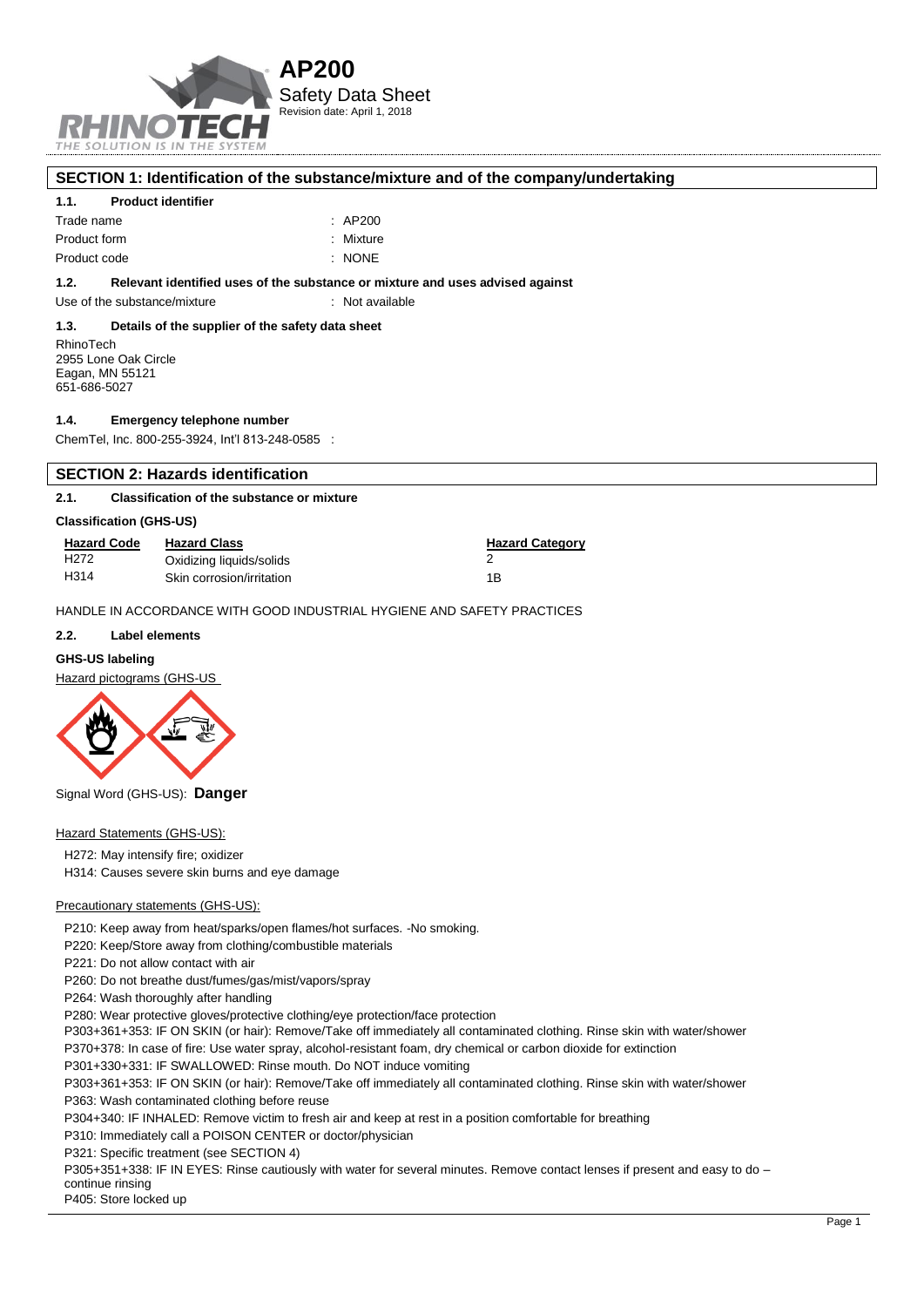# Safety Data Sheet

P501: Dispose of contents/container in accordance with local, state and federal authorities.

## **2.3. Other hazards**

No additional information available

**2.4. Unknown acute toxicity (GHS-US)**

No data available

# **SECTION 3: Composition/information on ingredients**

## **3.1. Substance**

Not applicable

### **3.2. Mixture**

 $\mathsf{I}$ 

| <b>Name</b><br><b>TYQILIG</b>          | ۰.<br>n<br><b>Unu</b><br>_____            | % |
|----------------------------------------|-------------------------------------------|---|
| `acıo<br><b>TIOCIC</b><br>. JODF<br>UN | $\sim$<br>- -<br>ou<br>$\cdot$<br><br>. . |   |

| <b>SECTION 4: First aid measures</b> |                                                             |  |                                                                                                                                                                                                                             |  |
|--------------------------------------|-------------------------------------------------------------|--|-----------------------------------------------------------------------------------------------------------------------------------------------------------------------------------------------------------------------------|--|
| 4.1.                                 | Description of first aid measures                           |  |                                                                                                                                                                                                                             |  |
| First-aid measures general           |                                                             |  | : Never give anything by mouth to an unconscious person. If you feel unwell, seek medical advice<br>(show the label where possible).                                                                                        |  |
| First-aid measures after inhalation  |                                                             |  | : IF INHALED: Remove to fresh air and keep at rest in a position comfortable for breathing Use<br>artificial respiration and oxygen if needed. Consult a physician.                                                         |  |
|                                      | First-aid measures after skin contact                       |  | : IF ON SKIN: Immediately rinse with plenty of water (for at least 15 minutes). If irritation persists,<br>seek medical attention.                                                                                          |  |
|                                      | First-aid measures after eye contact                        |  | . IF IN EYES: Rinse immediately and thoroughly, pulling the eyelids well away from the eye (15)<br>minutes minimum). Seek medical attention.                                                                                |  |
| First-aid measures after ingestion   |                                                             |  | : IF SWALLOWED: Rinse mouth. Do NOT induce vomiting. Dilute stomach contents by drinking<br>water. If vomiting occurs spontaneously, keep head below hips to prevent breathing vomit into<br>lungs. Seek medical attention. |  |
| 4.2.                                 | Most important symptoms and effects, both acute and delayed |  |                                                                                                                                                                                                                             |  |
| Symptoms/injuries                    |                                                             |  | : Prolonged exposure may cause skin cracking and dermatitis in sensitive individuals. May cause<br>eye irritation                                                                                                           |  |
| Symptoms/injuries after inhalation   |                                                             |  | : May cause headache, nausea and irritation of respiratory tract.                                                                                                                                                           |  |
|                                      | Symptoms/injuries after skin contact                        |  | : Causes skin corrosion. Slight skin absorption; no toxic effects likely by this route.                                                                                                                                     |  |
|                                      | Symptoms/injuries after eye contact                         |  | : Causes eye corrosion.                                                                                                                                                                                                     |  |
| Symptoms/injuries after ingestion    |                                                             |  | : May cause gastrointestinal irritation, nausea, vomitting, and diarrhea if swallowed.                                                                                                                                      |  |
| Chronic symptoms                     |                                                             |  | : No data available.                                                                                                                                                                                                        |  |

## **4.3. Indication of any immediate medical attention and special treatment needed**

No additional information available.

| <b>SECTION 5: Firefighting measures</b>                            |                                                                                                                                                                                                    |  |  |
|--------------------------------------------------------------------|----------------------------------------------------------------------------------------------------------------------------------------------------------------------------------------------------|--|--|
| <b>Extinguishing media</b><br>5.1.<br>suitable extinguishing media | : Alcohol-resistant foam. Carbon dioxide. Dry powder. Water spray.                                                                                                                                 |  |  |
| 5.2.                                                               | Special hazards arising from the substance or mixture                                                                                                                                              |  |  |
| Fire hazard                                                        | : No data                                                                                                                                                                                          |  |  |
| <b>Explosion hazard</b>                                            | : Product is not explosive.                                                                                                                                                                        |  |  |
| Reactivity                                                         | : Oxidizer, my intensify fire.                                                                                                                                                                     |  |  |
| 5.3.<br><b>Advice for firefighters</b>                             |                                                                                                                                                                                                    |  |  |
| Firefighting instructions                                          | : Do not dispose of fire-fighting water in the environment. Exercise caution when fighting any<br>chemical fire. Use water spray or fog for cooling exposed containers.                            |  |  |
| Protection during firefighting                                     | : Do not enter fire area without proper protective equipment, including respiratory protection.                                                                                                    |  |  |
| <b>SECTION 6: Accidental release measures</b>                      |                                                                                                                                                                                                    |  |  |
| 6.1.                                                               | Personal precautions, protective equipment and emergency procedures                                                                                                                                |  |  |
| General measures                                                   | : Evacuate area. Keep upwind. Ventilate area. Spill should be handled by trained clean-up crews<br>properly equipped with respiratory equipment and full chemical protective gear (see Section 8). |  |  |

| 6.1.1. | For non-emergency personnel |                                                      |
|--------|-----------------------------|------------------------------------------------------|
|        | Protective equipment        | Wear Protective equipment as described in Section 8. |
|        | Emergency procedures        | Evacuate unnecessary personnel.                      |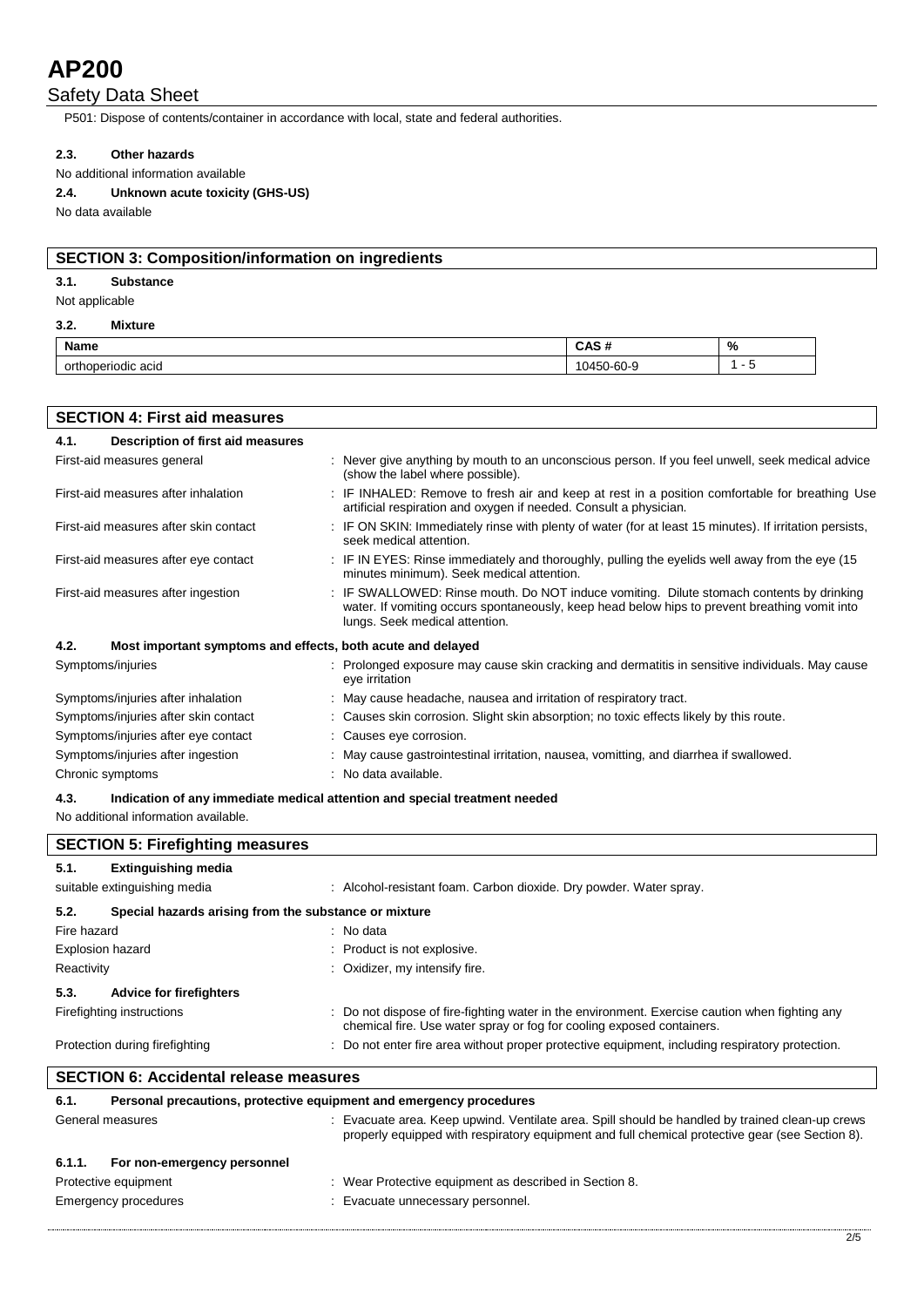# Safety Data Sheet

|                                                                      | Safety Data Sheet                                    |                                                                                                                                                                                                                                                                                                                                                                                                                                                                               |  |
|----------------------------------------------------------------------|------------------------------------------------------|-------------------------------------------------------------------------------------------------------------------------------------------------------------------------------------------------------------------------------------------------------------------------------------------------------------------------------------------------------------------------------------------------------------------------------------------------------------------------------|--|
| 6.1.2.                                                               | For emergency responders                             |                                                                                                                                                                                                                                                                                                                                                                                                                                                                               |  |
|                                                                      | Protective equipment                                 | : Approved supplied-air respirator, in case of emergency. Wear suitable protective clothing, gloves<br>and eye or face protection.                                                                                                                                                                                                                                                                                                                                            |  |
| 6.2.                                                                 | <b>Environmental precautions</b>                     |                                                                                                                                                                                                                                                                                                                                                                                                                                                                               |  |
|                                                                      |                                                      | Prevent entry to sewers and public waters. Notify authorities if liquid enters sewers or public waters.                                                                                                                                                                                                                                                                                                                                                                       |  |
| 6.3.                                                                 | Methods and material for containment and cleaning up |                                                                                                                                                                                                                                                                                                                                                                                                                                                                               |  |
| For containment                                                      |                                                      | : Prevent entry to sewers and public waters. Contain any spills with dikes or absorbents to prevent<br>migration and entry into sewers or streams.                                                                                                                                                                                                                                                                                                                            |  |
|                                                                      | Methods for cleaning up                              | : Soak up spills with inert solids, such as clay or diatomaceous earth as soon as possible. Place in<br>a suitable container for disposal in accordance with the waste regulations (see Section 13).                                                                                                                                                                                                                                                                          |  |
| 6.4.                                                                 | Reference to other sections                          |                                                                                                                                                                                                                                                                                                                                                                                                                                                                               |  |
|                                                                      | No additionnel information available                 |                                                                                                                                                                                                                                                                                                                                                                                                                                                                               |  |
| <b>SECTION 7: Handling and storage</b>                               |                                                      |                                                                                                                                                                                                                                                                                                                                                                                                                                                                               |  |
| 7.1.                                                                 | <b>Precautions for safe handling</b>                 |                                                                                                                                                                                                                                                                                                                                                                                                                                                                               |  |
|                                                                      | Precautions for safe handling                        | Do not handle until all safety precautions have been read and understood. Keep away from heat,<br>sparks and open flame. Store in cool well ventilated area. Keep container closed when not in<br>use. Use only with adequate ventilation. Wear proper safety equipment including chemically<br>resistant gloves and safety glasses or goggles. Wash thoroughly after handling. Do not breathe<br>mist or vapor. Do not get in eyes. Avoid contact with skin. Do not swallow. |  |
| 7.2.<br>Conditions for safe storage, including any incompatibilities |                                                      |                                                                                                                                                                                                                                                                                                                                                                                                                                                                               |  |
|                                                                      | Storage conditions                                   | : Keep only in the original container in a cool, well ventilated place away from : heat sources. Keep<br>container tightly closed.                                                                                                                                                                                                                                                                                                                                            |  |
| 7.3.                                                                 | Specific end use(s)                                  |                                                                                                                                                                                                                                                                                                                                                                                                                                                                               |  |
| No additional information available                                  |                                                      |                                                                                                                                                                                                                                                                                                                                                                                                                                                                               |  |
| <b>SECTION 8: Exposure controls/personal protection</b>              |                                                      |                                                                                                                                                                                                                                                                                                                                                                                                                                                                               |  |
|                                                                      |                                                      |                                                                                                                                                                                                                                                                                                                                                                                                                                                                               |  |

# **8.1. Control parameters**

No OSHA and ACGIH PEL's or TLV's for the listed ingredients of this product unless stated below: NO DATA

# **8.2. Exposure controls**

| Personal protective equipment | Face shield. Gloves. Protective clothing. Protective goggles. Respiratory protection of the<br>dependent type.                                                                                                                  |
|-------------------------------|---------------------------------------------------------------------------------------------------------------------------------------------------------------------------------------------------------------------------------|
| Hand protection               | : Chemical resistant gloves.                                                                                                                                                                                                    |
| Eye protection                | Eye protection, including both chemical splash goggles and face shield, must be worn when<br>possibility exists for eye contact due to spraying liquid or airborne particles.                                                   |
| Skin and body protection      | Wear long sleeves. Wear suitable protective clothing.                                                                                                                                                                           |
| Respiratory protection        | In case of inadequate ventilation wear respiratory protection. If handling results in dust, mist, or<br>aerosols, special ventilation may be required to avoid exceeding exposure limits for nuisance or<br>oil mist particles. |

# **SECTION 9: Physical and chemical properties**

| 9.1.                  | Information on basic physical and chemical properties |    |                   |
|-----------------------|-------------------------------------------------------|----|-------------------|
| Physical state        |                                                       | ÷. | Liquid            |
| Appearance            |                                                       |    | No data available |
| Color                 |                                                       |    | No data available |
| Odor                  |                                                       |    | No data available |
| <b>Odor Threshold</b> |                                                       |    | No data available |
| рH                    |                                                       |    | No data available |
|                       | Relative evaporation rate (butyl acetate=1)           |    | No data available |
| Melting point         |                                                       |    | No data available |
| Freezing point        |                                                       |    | No data available |
| Boiling point         |                                                       |    | No data available |
| Flash point           |                                                       |    | No data available |
|                       | Self ignition temperature                             |    | No data available |
|                       | Decomposition temperature                             |    | No data available |
|                       | Flammability (solid, gas)                             |    | No data available |
| Vapor pressure        |                                                       |    | No data available |
|                       | Relative vapor density at 20 °C                       |    | No data available |
|                       |                                                       |    |                   |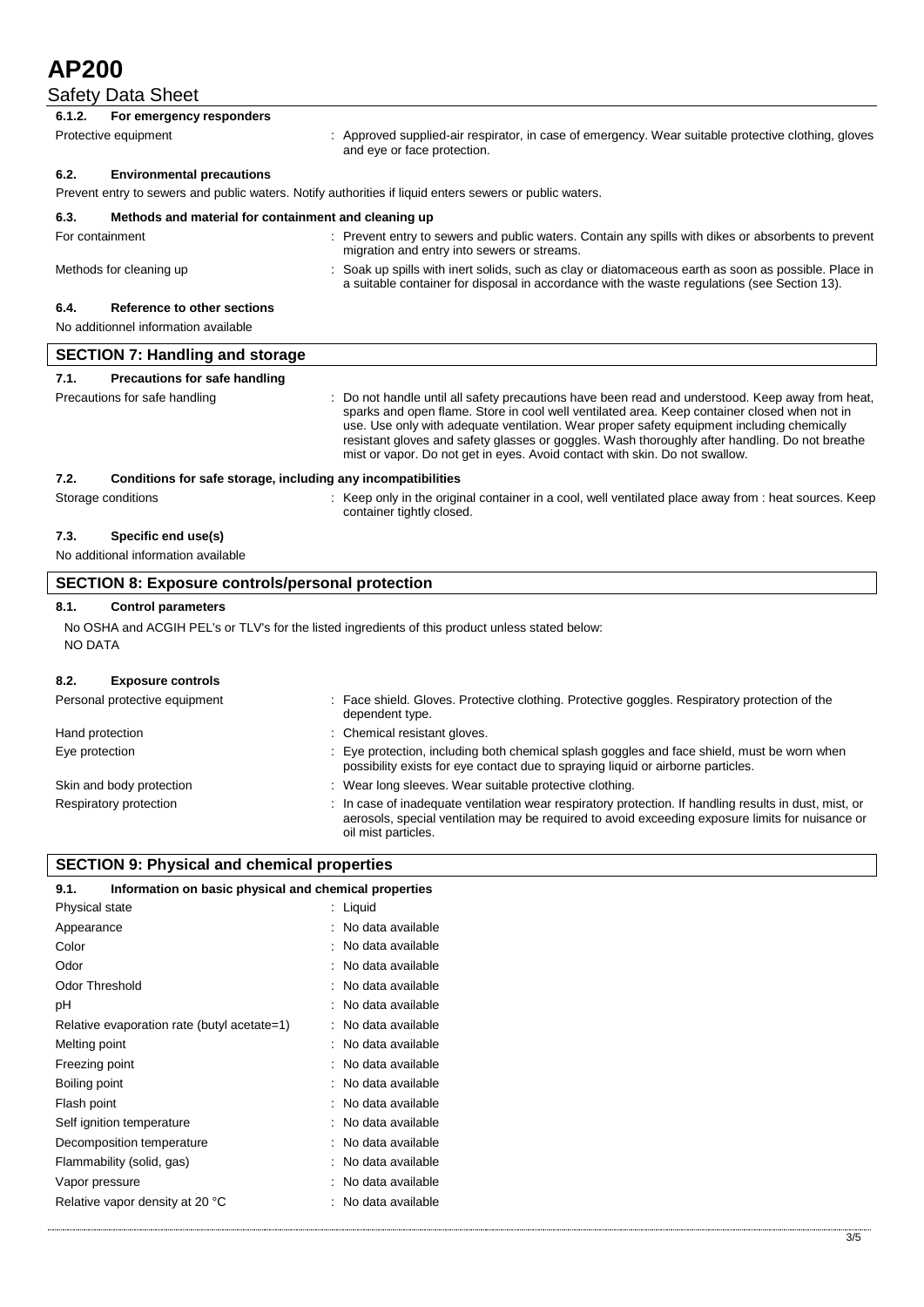# Safety Data Sheet

| Relative density     | : No data available |
|----------------------|---------------------|
| Solubility           | : No data available |
| Log Pow              | : No data available |
| Log Kow              | : No data available |
| Viscosity, kinematic | : No data available |
| Viscosity, dynamic   | : No data available |
| Explosive properties | : No data available |
| Oxidizing properties | : No data available |
| Explosive limits     | : No data available |
|                      |                     |

# **9.2. Other information**

No additional information available

## **SECTION 10: Stability and reactivity**

### **10.1. Reactivity**

Reacts with reducing agents.

### **10.2. Chemical stability**

Stable under recommended handling and storage conditions (see section 7).

### **10.3. Possibility of hazardous reactions**

Reacts with reducing agents. May intensify fire.

### **10.4. Conditions to avoid**

Sparks. Heat. Open flame. Sun Light.

### **10.5. Incompatible materials**

Reacts with reducing agents. Toxic fumes may be released if heated above the decomposition point. Reacts with certain metals May produce violent reactions with bases and numerous organic substances including alcohols and amines. Contact with acids releases toxic gases. Keep ignition sources away - Do not smoke.

### **10.6. Hazardous decomposition products**

Thermal decomposition generates : Hydrogen iodide (HI), Iodine compounds.

# **SECTION 11: Toxicological information**

**11.1. Information on toxicological effects** Oral LD50: > 2000 mg/kg (rat) Calculated Dermal LD50: > 2000 mg/kg (rabbit) Calculated Inhalation LC50: No data available

| : Causes skin corrosion. |
|--------------------------|
| Causes eye corrosion.    |
| Not classified           |
| Not classified           |
| Not classified           |
| : Not classified         |
| Not classified           |
| : Not classified         |
| : Not classified         |
| See SECTION 4            |
| See SECTION 4.           |
| See SECTION 4            |
| : See SECTION 4.         |
| No data available.       |
| No data available.       |
|                          |

# **SECTION 12: Ecological information**

# **12.1. Toxicity** No Data